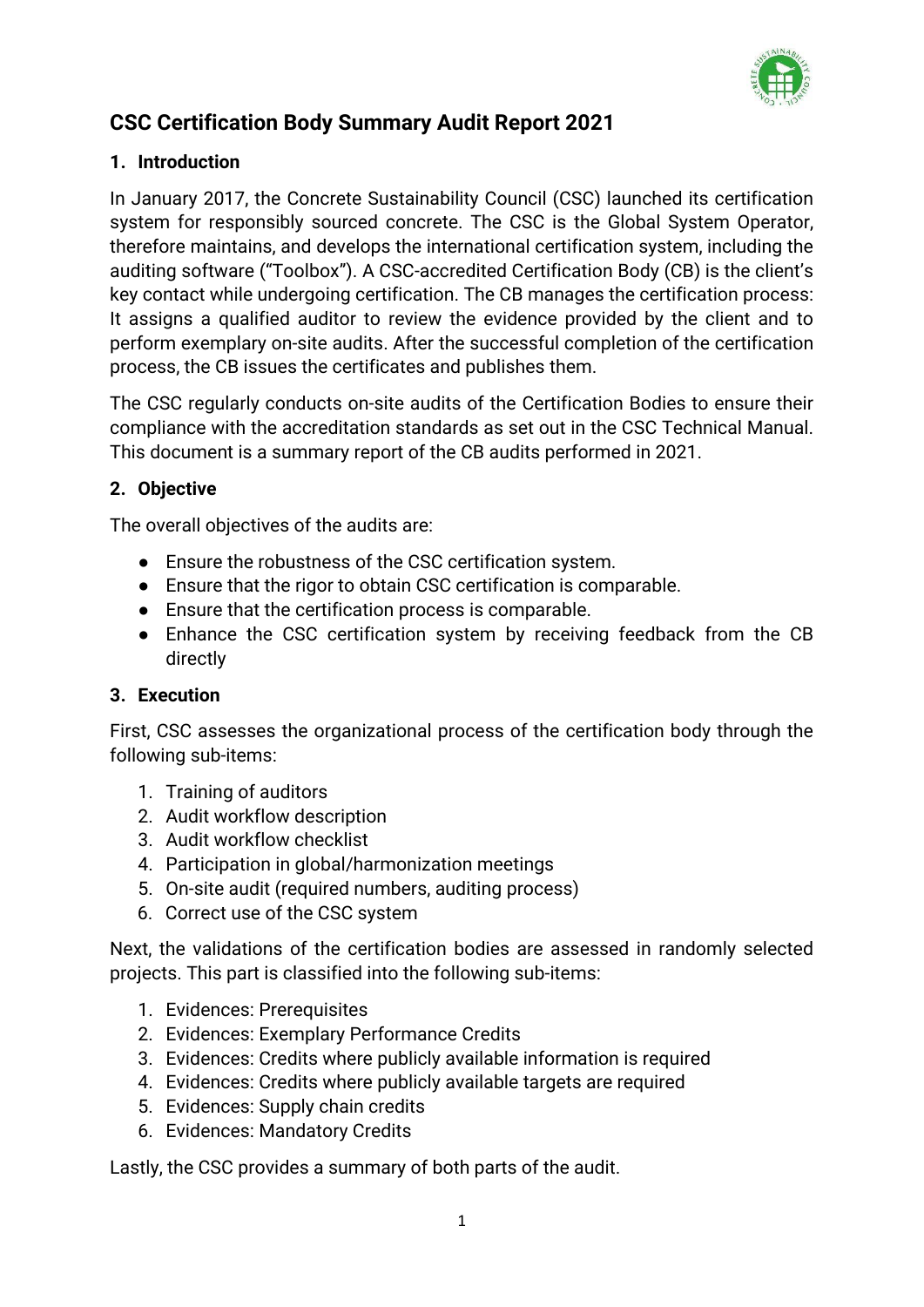

# **4. Key findings**

## **4.1.Organizational processes**

Nothing was objected to with regard to the organizational processes. The audited certification bodies (CB) were able to present valid accreditation certificates as specified in the CSC CB agreement. Furthermore, the certification bodies were able to describe their process, how current and future auditors are trained and how new information is distributed within the company.

In addition, the CBs could show their individual tools such as checklists. Regarding the on-site visits, the decision-making processes for choosing the plants to be audited could also be explained.

To ensure consistency in the implementation of the CSC system, the CB shall participate in harmonization meetings organized by the CSC. This obligation is fulfilled by the audited CBs.

## **4.2.Validation text**

When validating evidences, it is required that the auditor enters a suitable description into the toolbox. In some cases, the validation text was not precise enough, so that some validations were not immediately comprehensible and further clarification was necessary.

It was pointed out that the validation text should be as precise as possible. This would not only facilitate the CSC audit processes, but also create an advantage for the CBs in case past projects are looked into.

# **4.3.Checking the "Complies Checkbox"**

Clients must tick the box "complies" if they expect that their evidence/ explanation complies with the criteria. In very rare cases, this box is checked by the client, although no evidence is uploaded nor any explanatory text is given. During the CSC audit, it was pointed out that this issue should also be considered when auditing evidence.

#### **4.4.Credits where publicly available information is required**

In cases where the company's website is referenced as evidence, the link should also be in the explanatory field. In a few cases this was not the case, so that the validation was not immediately comprehensible.

# **4.5.Chain of custody credit**

In one assessment, it was noticed that the supplier calculator was used, but the printout (PDF) was not uploaded. In order to ensure that the points awarded are comprehensible, it is mandatory that the required evidence is uploaded accordingly. Also, in individual cases, the supplier calculator was not used correctly or the resulting supplier score was used incorrectly. At this point, CSC has referred to Auditor Note 13 "CSC Certification Chain of Custody" dated 01.02.2021.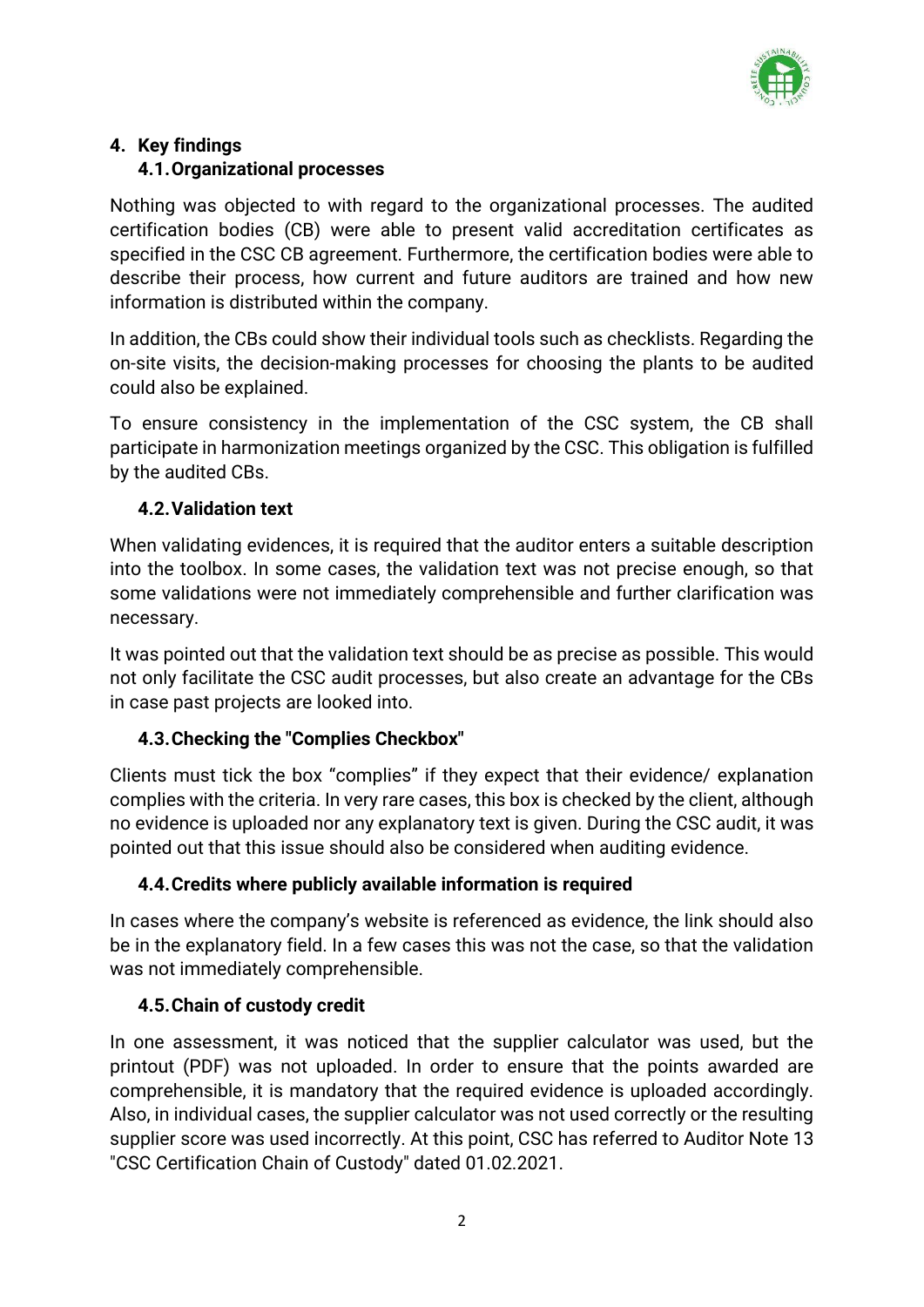

### **4.6.Additional requirement: Concrete own score**

As described in the manual in chapter "2.2. Structure and Certification Level" in the CSC Technical Manual V2.1, in addition to the minimum scores, additional requirements must be met in order to obtain the certification levels - this includes a minimum own score for concrete producers aiming for CSC certification at the level Silver, Gold or Platinum.

In the past, this requirement was not considered in some cases. The corresponding assessments have already been corrected. During the CSC audits, this problem was highlighted again for awareness.

In addition, the CSC has recognized that the CSC Toolbox needs optimization in this respect. This optimization has now been implemented and documented in Auditor Note 16 "Additional requirements for Silver, Gold and Platinum". In the toolbox, it is now immediately visible for the client and for the auditor whether the additional requirements for the concrete producer are fulfilled or not. The Toolbox also prevents generating for example a Gold certificate and will only issue a Silver certificate because the requirement "Minimum own score for Gold" is not fulfilled.

## **5. Improvement opportunities for the CSC certification system**

Continuous improvement of the CSC certification system, including its toolbox, is an important lever to improve the sustainability performance of CSC certified plants. The CSC also took the opportunity of a feedback discussion with the certification body to find further potential for improvement for the certification system and its toolbox.

#### **5.1.CB Roundtable**

The CSC has increased its staff. In the future, communication with CBs will be improved through the involvement of a technical advisor. More so-called CB roundtables will be organized, in which current developments of the CSC will be reported and current problems can be discussed together. Furthermore, the importance of the harmonization meetings was underlined by the CBs. It was suggested that participation by at least one representative of the CBs should be mandatory.

#### **5.2.Validation process**

To improve the validation process for both clients and CBs, the following issues were addressed:

- 1. Simultaneous validation by multiple auditors
- 2. Validation by criteria

The CSC has now planned to address both optimization proposals in the near future. (1) will be addressed in early 2022. (2) is on the schedule for the next CSC version update.